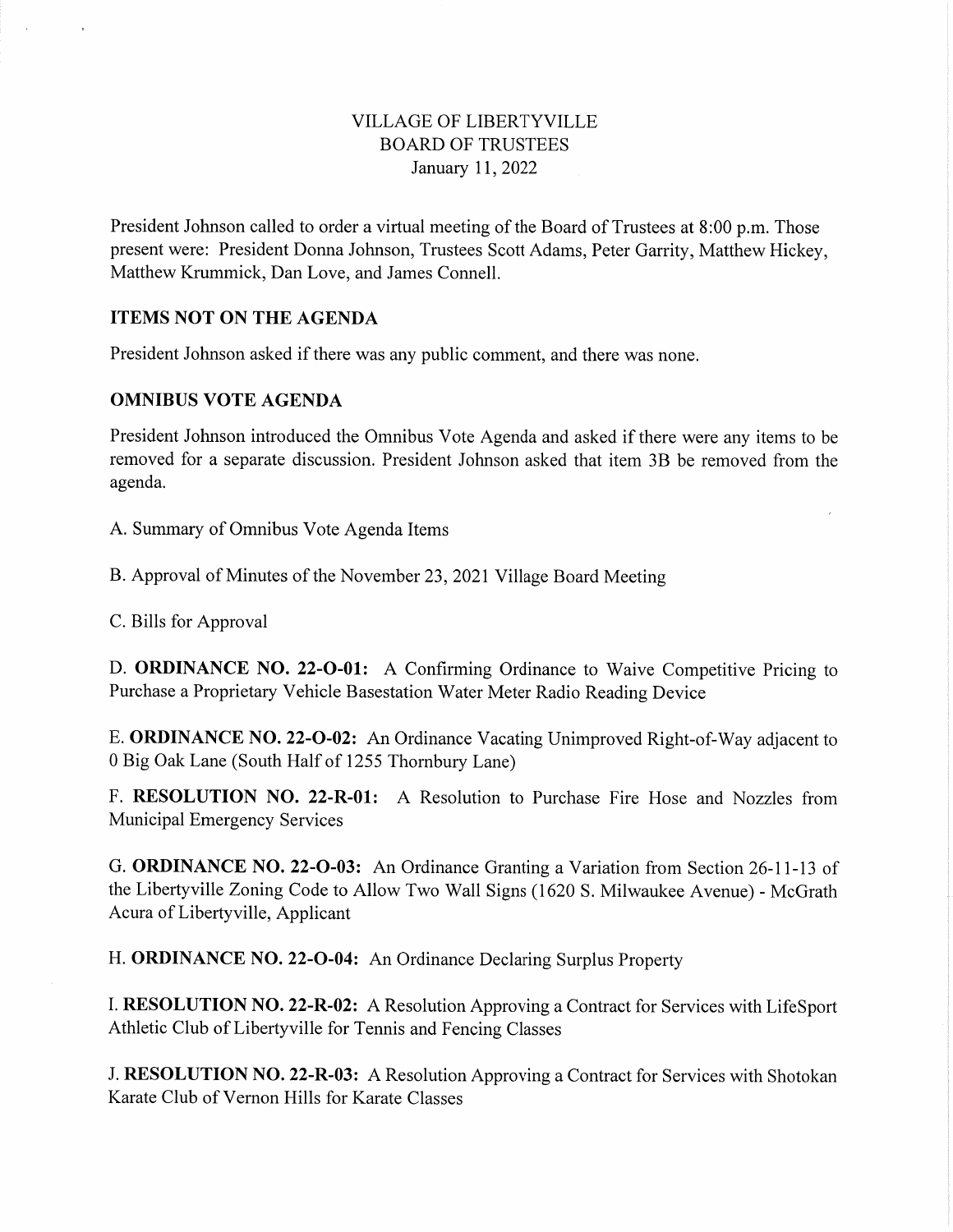K. RESOLUTION NO. 22-R-04: A Resolution to Approve an Intergovernmental Agreement by and between the Village of Libertyville and Community High School District No. 128 Regarding Installation of a Pier on Butler Lake

L. ARC Report M. HPC Report

Trustee Adams moved to adopt the items listed on the Omnibus Vote Agenda with the exception of item 3B, in a single group pursuant to the omnibus vote procedures of the Liberty ville Municipal Code, and Trustee Garrity seconded. The motion carried on roll call vote as follows:

AYES: Trustees Adams, Garrity, Hickey, Krummick, Love, and Connell

NAYS: None

# 4 - RESOLUTION NO. 22-R-05: A Resolution to Approve a Request for Special Events MainStreet Libertyville

President Johnson noted special event applications, from MainStreet Libertyville Inc. (MSL) requesting Village Board approval for their Calendar Year 2022 annual events. The list of events include

- Car Fun on 21 May 18, June 15, July 20, August 17, September  $21 6 9$  p.m.
- Historic Home Tour September 17, 10:00 a.m. to 3:00 p.m.
- Farmer's Market Thursdays, June 2 through October 20, 2022, 7:00 a.m. to 1:00 p.m.
- Lunch in the Park Fridays, June 24 through August 19, 2022, 11:00 a.m. to 2:00 p.m.
- MainSweet Dessert Walk August 8, 2022, 12:00 p.m. to 3:00 p.m.
- Dickens of a Holiday December 3 and December 10, 2022, 10:00 a.m. to 3:00 p.m.
- Girls Night Out (new this year) April 21, July 21, October 20, 2022, 6:00 p.m. to 9:00 p.m.
- Fall Fashion Show October 15, 2022, 10:00 a.m. to 5:00 p.m.
- First Fridays on Main Street March 4, April 1, May 6, June 3, July 1, August 5, Sept. 2, Oct. 7, Nov. 4, Dec. 2, 6:00 p.m. to 9:00 p.m.
- Let's Wine About Winter (rescheduled) April 30, 2022, 1:00 p.m. to 4:00 p.m.
- Sidewalk Sales July 15 and 16, 2022, 10:00 a.m. to 5:00 p.m.
- Twilight Shuffle 5K Run September 4, 2022, 6:00 p.m. to 7:00 p.m.
- Small Business Saturday November 26, 2022, 10:00 a.m. to 5:00 p.m.
- Trick or Treat on Main Street October 28, 2022, 11:00 a.m. to 2:00 p.m.

President Johnson asked if there was any public comment and there was none. Trustees Adams, Garrity, Hickey, Love, Krummick, and Connell offered support for the item and thanked Main Street Libertyville and Village staff.

| <b>BOARD OF TRUSTEES</b> |
|--------------------------|
| January 11, 2022         |
|                          |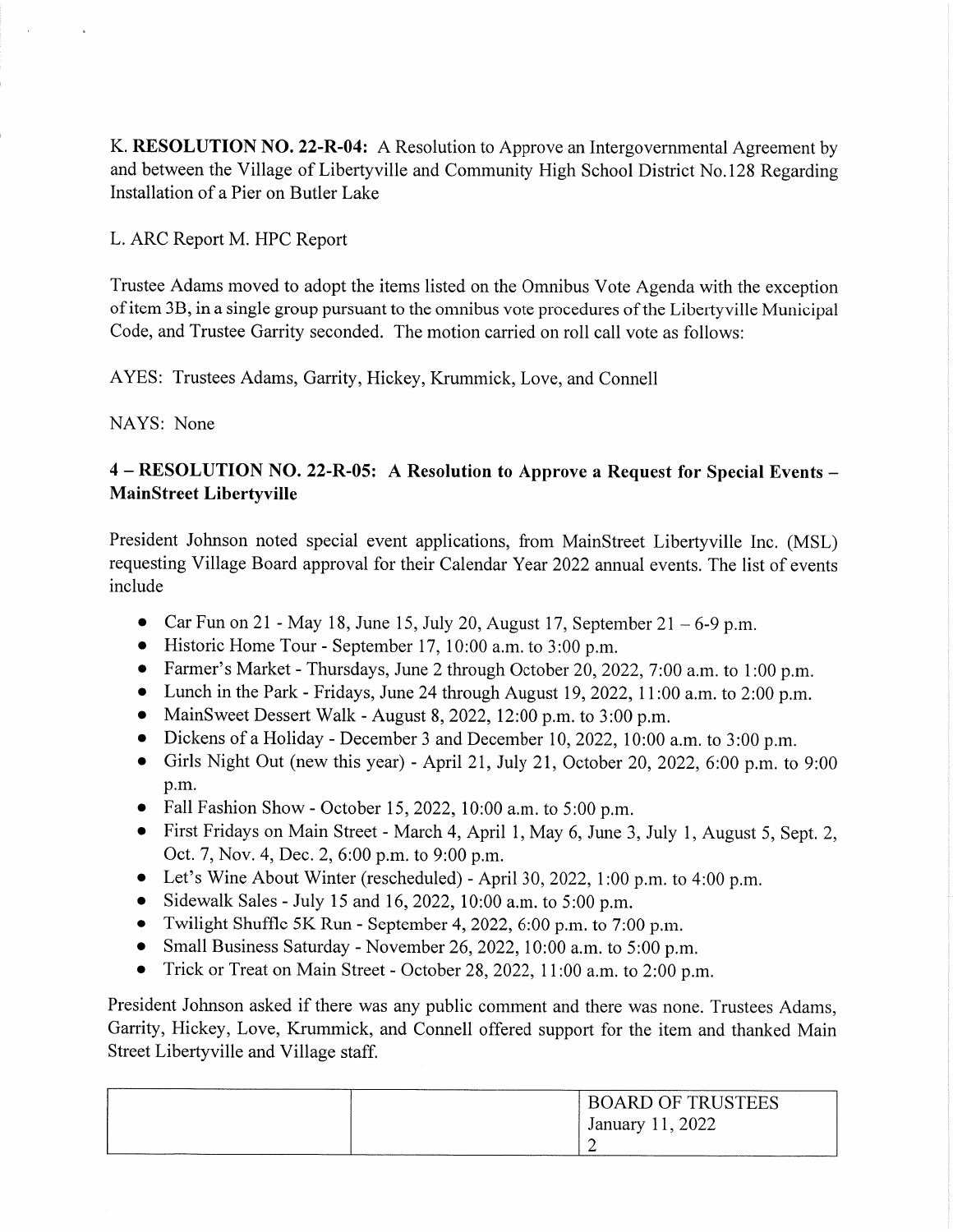Trustee Adams moved to approve item 4, and Trustee Connell seconded. The motion carried on roll call vote as follows:

AYES: Trustees Adams, Garrity, Hickey, Krummick, Love, and Connell

NAYS: None

# 5 - RESOLUTION NO. 22-R-06: A Resolution to Approve a Special Event - Dog Days of Summer

President Johnson noted that the Village received a request from the Knights of Columbus for the annual Dog Days of Summer event on July 7, 2022 through July 11, 2022. The Knights of Columbus requested the use of Church Street and a portion of Cook Park beginning at 8:00 a.m. on Friday, July 7, 2022 for set up, through Sunday, July 11, 2022 for cleanup. The Knights of Columbus also requested to place a banner in Cook Park.

The Knights of Columbus will obtain approval from Cook Memorial Library to close Church Street adjacent to their exit drive, and has contacted St. Lawrence Church, Liberty ville Civic Center, and Attorney Sean Weppler to make sure that there are no conflicts on the day of the event. Village Staff will provide the fencing material so that volunteers can set up the fence in accordance with the approved event plan.

Due to the current mitigations of the Restore Illinois plan for the current pandemic, it is recommended all events are approved conditional on any potential restrictions at the time of the event being implemented.

It was noted that Trustee Love is the applicant and his comments are only in his capacity as the applicant, not as Trustee. Trustee Love spoke briefly about the annual event. President Johnson asked if there was any public comment and there was none. Trustees Adams, Garrity, Hickey, Krummick, and Connell offered support for the item and thanked Trustee Love and the Knights of Columbus for their efforts.

Trustee Hickey moved to approve item 5, and Trustee Connell seconded. The motion carried on roll call vote as follows:

AYES: Trustees Adams, Garrity, Hickey, Krummick, and Connell

NAYS: None

ABSTAIN: Trustee Love

| <b>BOARD OF TRUSTEES</b> |
|--------------------------|
| January 11, 2022         |
|                          |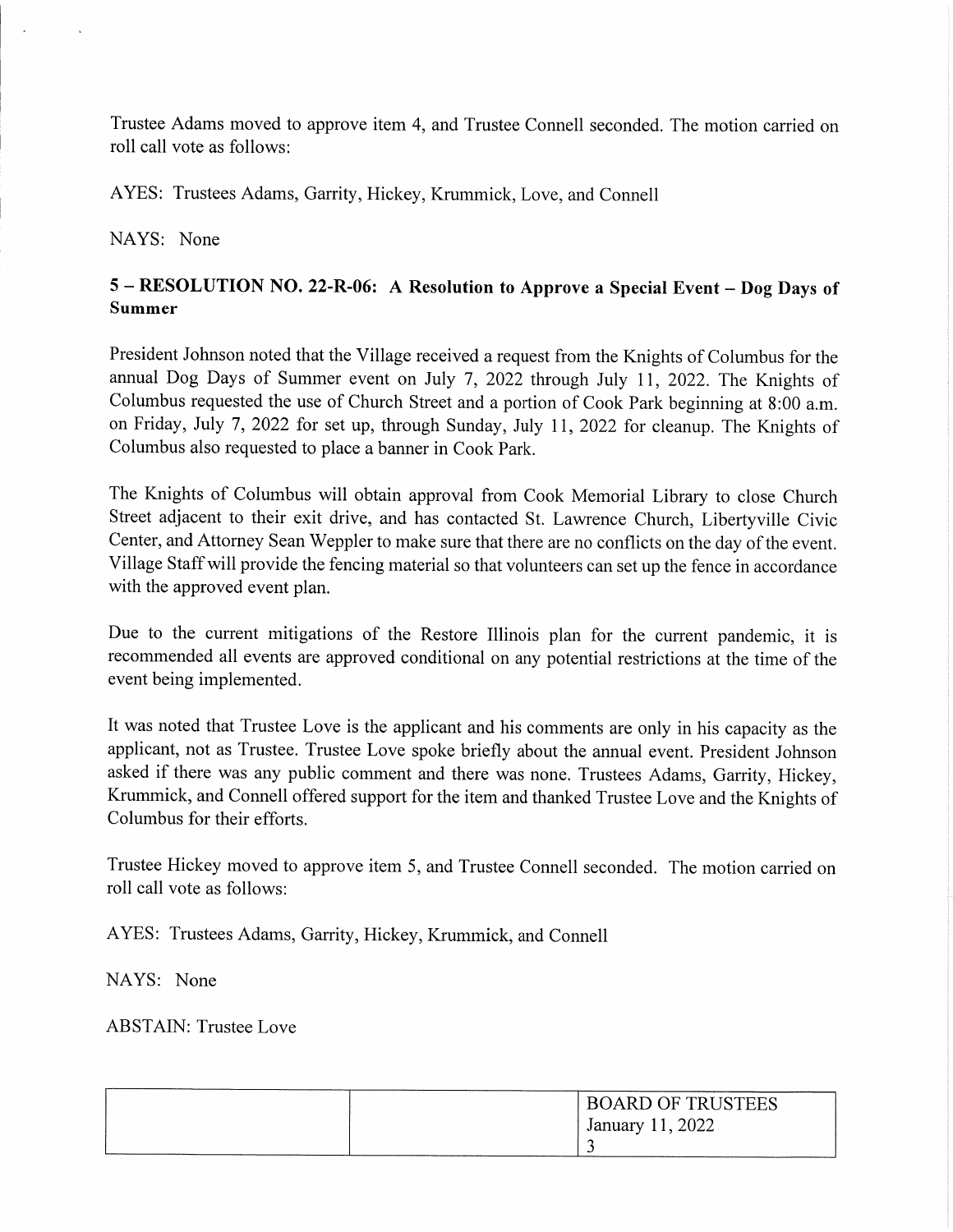## 6 - RESOLUTION NO. 22-R-07: A Resolution to Approve a Special Event Request from the Libertyville Civic Center Foundation for Libertyville Days 2022

President Johnson noted the Libertyville Civic Center Foundation (LCCF) has requested the use of Village property for the 2022 Libertyville Days Festival to be held on June 16-19, 2022. Attached as Exhibit A is the written request from the LCCF.

Staff has reviewed the application and recommends the following for management of the event as part of the recommended Village Board approval:

- LCCF will meet with Fire and Police Staff to coordinate potential weather emergency plans and designate one on-site coordinator during the event for emergency communications that will be responsible for all communication with vendors and service providers in the event of an emergency shut-down (and any possible re-start).
- Carnival rides on Saturday, June 18, 2022 will begin operation after the parade has passed the carnival area.
- Parade fencing will be provided in the downtown prior to the parade.
- LCCF will coordinate placement of tents in Cook Park with the Village to avoid sprinkler system damage. No spray paint may be used on Village property.
- LCCF agrees to restore any damage in Cook Park and Sunrise Rotary Park in a timely manner, if requested by the Village.
- LCCF will use Libertyville businesses whenever possible.
- An emergency access point is needed and this will be reviewed with LCCF prior to the event.
- LCCF will provide a certificate of insurance and submit a Special Event Application.
- LCCF will apply for the appropriate Village and State Liquor License.
- LCCF will coordinate with the Chief of Police the posting of signs indicating no concealed weapons allowed and human trafficking per state law.
- LCCF will reimburse the Village for one-half of the Police operation related expenses associated with the festival. The Village will provide Public Works set-up services to assist with the parade.
- A minimum five (5) foot setback from structures will be required for all carnival rides.

Due to the current mitigations of the Restore Illinois plan for the current pandemic, it is recommended all events are approved conditional on any potential restrictions at the time of the event being implemented.

Staff recommends Village Board approval of the Resolution for use of Village property and approval of the special event application for the event from June 16-19, 2022 subject to the conditions as detailed.

It was noted that Trustee Love is the applicant and his comments are only in his capacity as the

| <b>BOARD OF TRUSTEES</b> |
|--------------------------|
| January 11, 2022         |
|                          |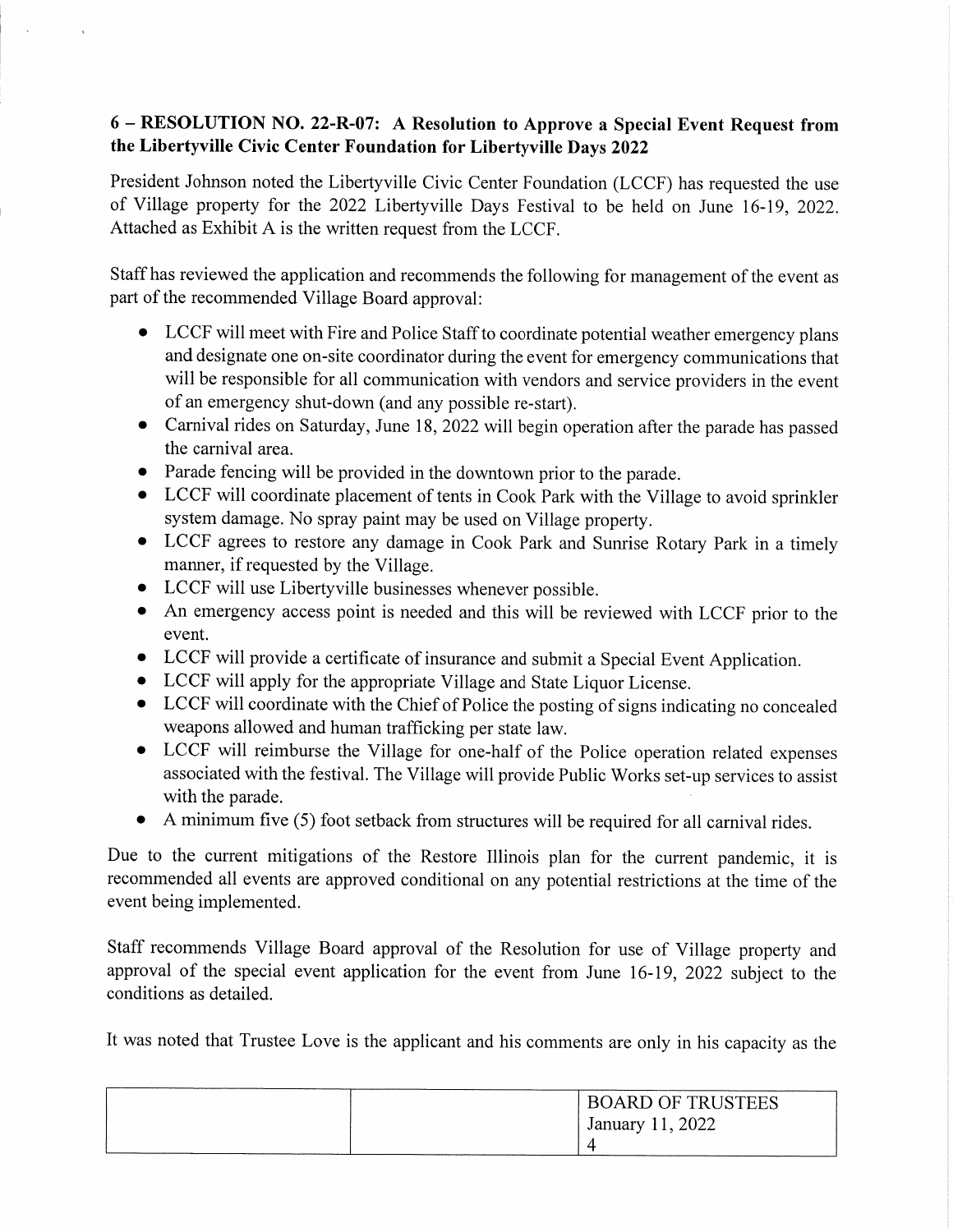applicant, not as Trustee. Anne Carlino, the executive director of the Liberty ville Civic Center Foundation, was present and spoke briefly about the event. Trustee Love spoke briefly and offered that alternate dates were considered but were not possible due to availability and scheduling conflicts. President Johnson asked if there were any public comments, and there were none. Trustees Adams, Garrity, Hickey, Krummick, and Connell offered support for the item. President Johnson offered comments about future dates and scheduling for this event.

Trustee Adams moved to approve item 6, and Trustee Garrity seconded. The motion carried on roll call vote as follows:

AYES: Trustees Adams, Garrity, Hickey, Krummick, and Connell

NAYS: None

ABSTAIN: Trustee Love

# 7 - RESOLUTION NO. 22-R-08: A Resolution to Approve a Contract with Arthur Weiler, Inc. for the Annual Parkway Tree Planting Program

President Johnson noted the Village previously entered into a contractual services contract for parkway tree replacements for trees that were removed because of storm damage, old age or hazardous conditions. This was known as the 50-50 Parkway Planting Program, where property owners and the Village equally shared in the cost for the new tree. Due to low participation, the Village has now moved to a 100% Village cost program that provides the added ability to plant parkway trees in new suitable locations.

Staff solicited competitive contractor bids for three years of pricing and received two responses at the bid opening held on October 26, 2021. Based on the estimated quantities from staff, Arthur Weiler, Inc. submitted the lowest overall three-year unit pricing and is the lowest responsive bidder. Please refer to the attached Bid Tabulation.

Village staff recommends awarding the contract to Arthur Weiler, Inc based upon the high quality of trees the company has provided in the past to the Village and the company's consistent responsiveness. Funds in the amount of \$62,000 are proposed in the Draft Fiscal Year 2022/23 Budget, General Fund/Parks Department (Account # 01-0701-5-729) for the proposed Annual Parkway Tree Planting Program. The unit prices have increased from last year, however staff will be able to utilize the \$62,000 budgeted to maximize plantings for this year's program.

Staff recommends approval of the attached resolution to award the contract for the Annual Tree Planting Program to Arthur Weiler, Inc. in the not-to-exceed amount of \$62,000, subject to the appropriation of the necessary funds in the FY 2022/23 Draft Budget and authorize execution of

| <b>BOARD OF TRUSTEES</b> |
|--------------------------|
| January 11, 2022         |
|                          |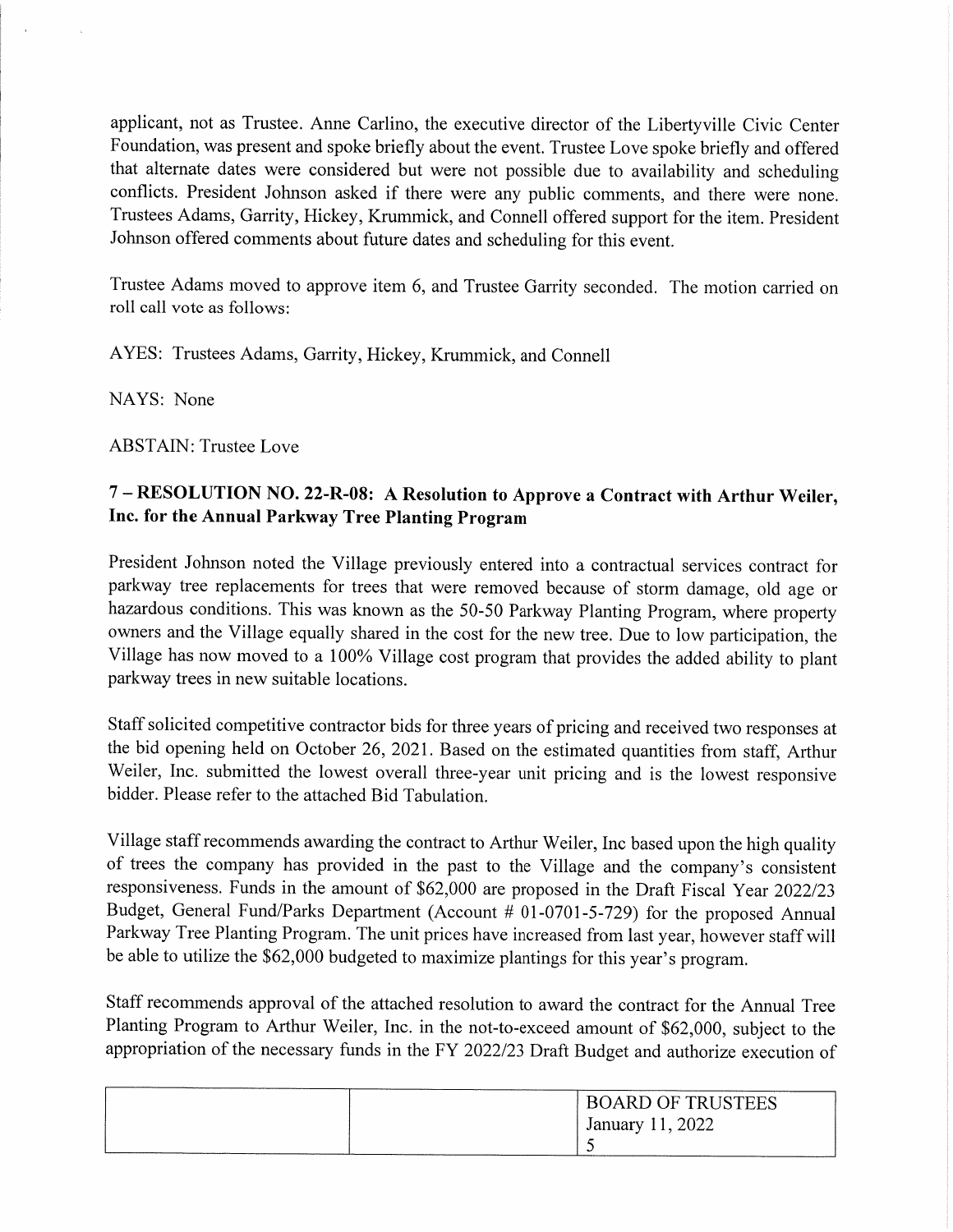the contract by the Village Administrator.

President Johnson asked if there were any public comments, and there were none. President Johnson asked staff questions about the vendor. President Johnson, Trustees Adams, and Trustee Krummick asked staff questions. Trustees Garrity, Krummick, and Love offered support for the item.

Trustee Garrity moved to approve item 7, and Trustee Hickey seconded. The motion carried on roll call vote as follows:

AYES: Trustees Adams, Garrity, Hickey, Krummick, Love, and Connell

NAYS: None

# 8 - RESOLUTION NO. 22-R-09: A Resolution Approving a Collective Bargaining Agreement with the International Union of Operating Engineers, Local 150 Public Employees Division

President Johnson noted the proposed Collective Bargaining Agreement for the Public Works International Union of Operating Engineers, Local 150 Public Employees Division. The current Collective Bargaining Agreement expired on April 30, 2021. Since this date, the union has been operating under the expired agreement. This agreement, if approved, will be retroactive to May 1, 2021, and will expire on April 30, 2025. Attached is a memorandum summarizing the changes to the agreement as well as the proposed collective bargaining agreement. The Union ratified this agreement on 12/9/2021.

Staff recommends approval of the attached resolution authorizing the Village Administrator to execute the agreement.

President Johnson asked if there were any public comments, and there were none. Trustees Adams, Garrity, Hickey, Krummick, and Connell offered support for the item.

Trustee Hickey moved to approve item 8, and Trustee Adams seconded. The motion carried on roll call vote as follows:

AYES: Trustees Adams, Garrity, Hickey, Krummick, Love, and Connell

NAYS: None

|                                                     | <b>BOARD OF TRUSTEES</b> |
|-----------------------------------------------------|--------------------------|
|                                                     | January 11, 2022         |
| and the contract of the contract of the contract of |                          |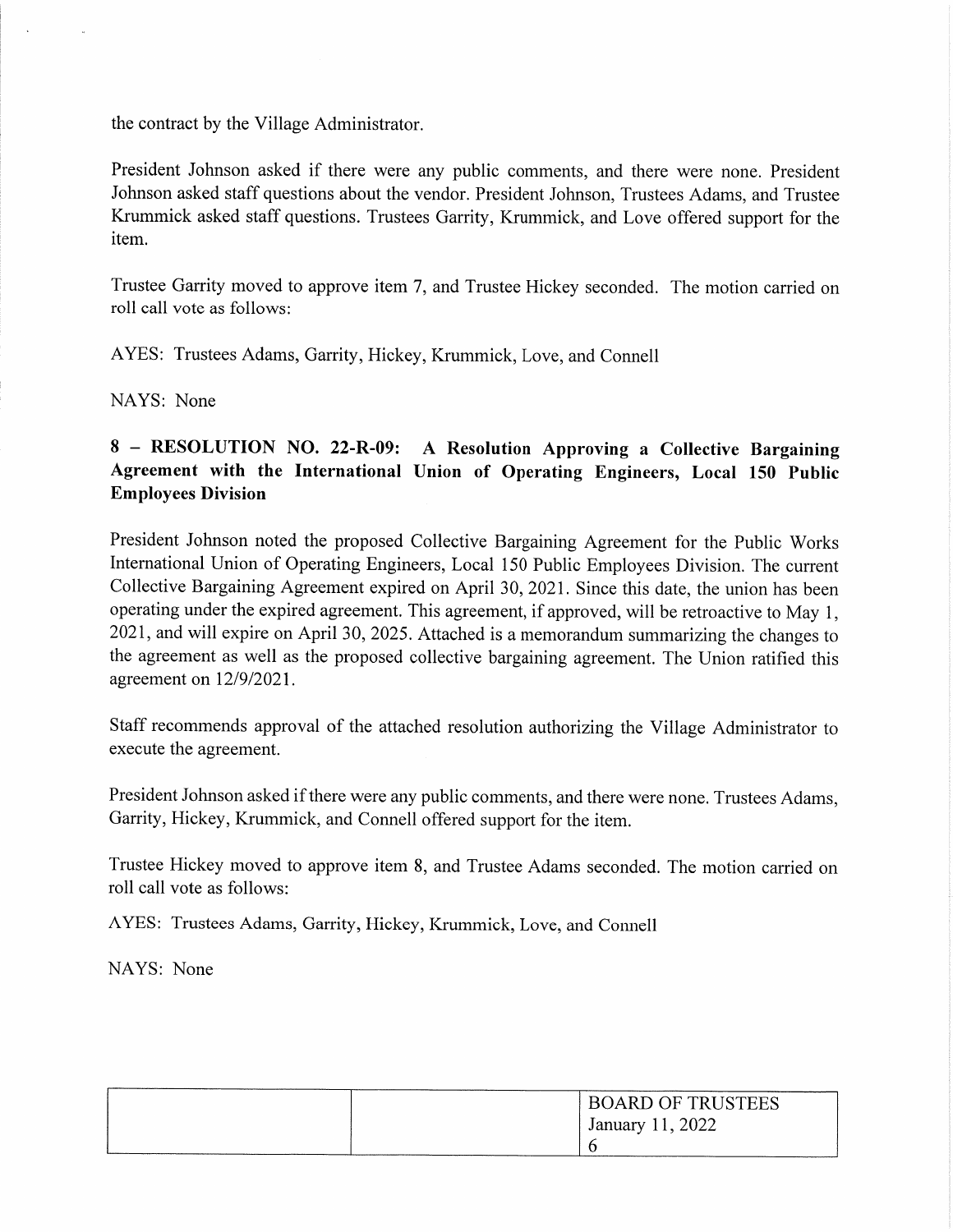### 9 - ORDINANCE NO. 2200005: An Ordinance Waiving Competitive Bidding for the Removal and Replacement of Twenty Windows at the Crawford House

President Johnson noted the Crawford House is a Village facility utilized by the Recreation Department for inhouse events and private rentals to the public. The Crawford House was built in the late 1950's. The original windows lasted nearly thirty years before being replaced in the early 1980's. The windows are once again at the end of their useful service life and need replacement.

The Fiscal Year 2021/22 Annual Budget has allocated \$75,000 in the Park Improvement Fund (Account #45-0000-0-782) for necessary renovations at the Crawford House. To date \$40,607.39 has been expended, which leaves \$34,392.61 to complete the replacement of twenty (20) windows. Staff then requested and received three quotes for the removal and replacement of 20 windows:

| Contractor               | Quote        |  |
|--------------------------|--------------|--|
| Landmark Exteriors, Inc. | \$29,883.00  |  |
| <b>KMK</b> Exteriors     | \$31,000.00  |  |
| F.H. Paschen             | \$145,780.19 |  |

An Ordinance is necessary to waive competitive bidding due to the lack of available contractors during the current labor and material shortage in the construction industry. The Village contacted numerous contractors and only Landmark Exteriors, Inc., KMK Exteriors and F.H. Paschen could provide a quote and a schedule to complete the window replacement work within the current fiscal year.

Staff recommends approval of the Ordinance to waive competitive bidding and proceed with the removal and replacement of twenty windows at the Crawford House with Landmark Exteriors, Inc. in the amount of \$29,883.00.

President Johnson asked if there were any public comments, and there were none. Trustee Adams offered support for the item. Trustee Garrity suggested additional uses for the Crawford House. President Johnson offered comments. Trustee Hickey offered comments and Trustee Krummick asked staff questions and discussion ensued. Trustee Love offered support for the item but raised concerns about the proposed vendor based on prior personal experience with them. Staff made comments on the Village's previous experience with the vendor. Trustee Connell offered support for the item. Trustees Garrity, Love, Hickey, and Adams asked additional questions of staff and discussion ensued.

Trustee Connell moved to approve item 9, and Trustee Adams seconded. The motion carried on roll call vote as follows:

| <b>BOARD OF TRUSTEES</b> |
|--------------------------|
| January 11, 2022         |
|                          |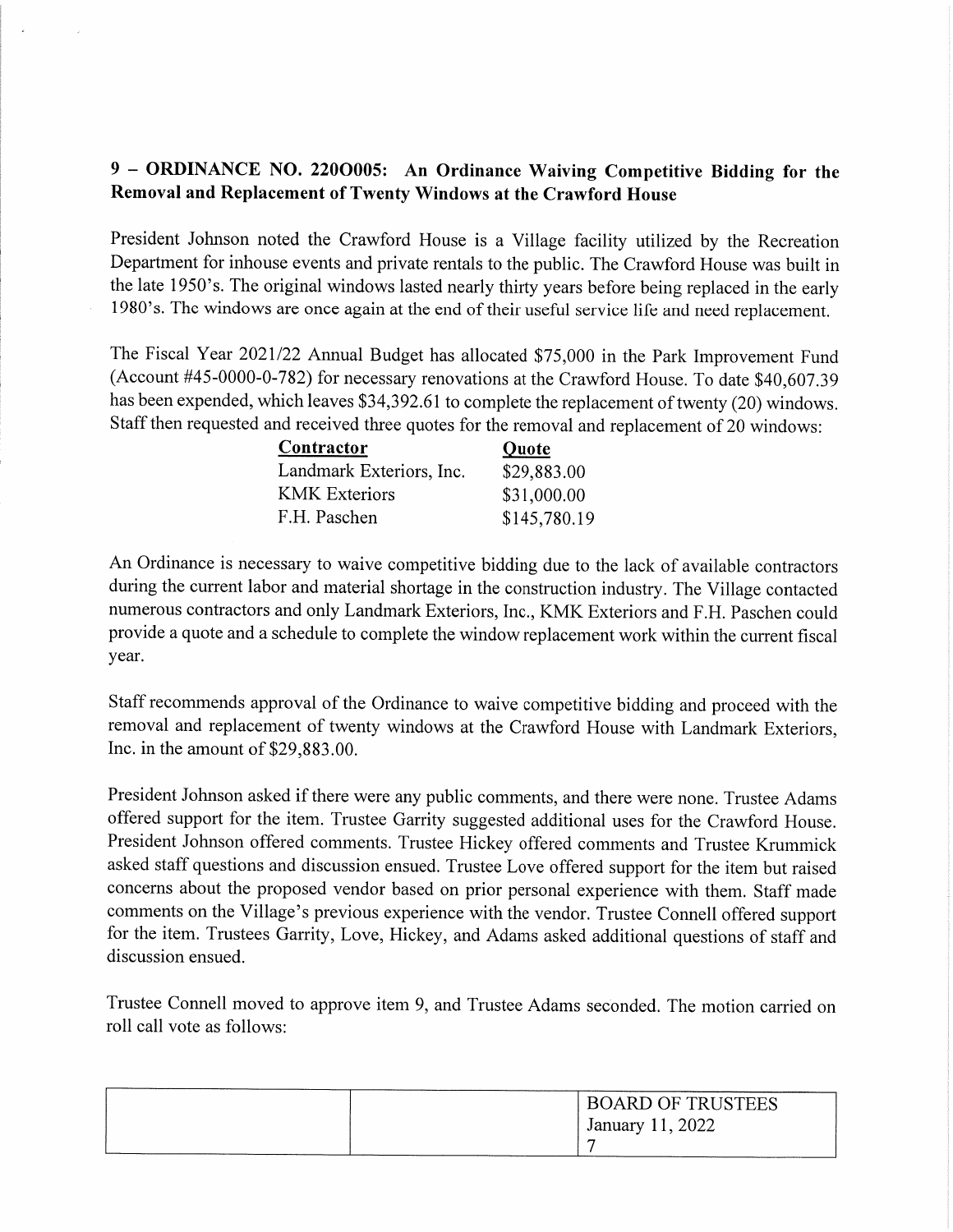AYES: Trustees Adams, Garrity, Hickey, Krummick, and Connell

NAYS: Trustee Love

#### PETITIONS AND COMMUNICATIONS

President Johnson announced the following:

- The Libertyville Arts Commission will meet virtually at 2:00 p.m. on Monday, January 17, 2022.
- The ARC/HPC will meet virtually at 5:00 p.m. on Monday, January 17, 2022.
- The Finance Committee will meet virtually at 6:00 p.m. on Tuesday, January 18, 2022.
- The Fire and Police Committee will meet virtually at 7:00 p.m. on Tuesday, January 18, 2022.
- The Economic Development Commission will meet virtually at 7:30 a.m. on Wednesday, January 19,2022.
- The Sustain Libertyville Commission will meet virtually at 4:00 p.m. on Wednesday, January 19,2022.
- The Human Relations Commission will meet virtually at 5:00 p.m. on Wednesday, January 19,2022.
- The Plan Commission/Zoning Board of Appeals will meet virtually at 7:00 p.m. on Monday, January 24, 2022.
- The Public Works Committee will NOT meet at 7:00 p.m. on Tuesday, January 25, 2022.
- The Village Board of Trustees will meet virtually at 8:00 p.m. on Tuesday, January 25, 2022.

President Johnson wished everyone a happy new year and thanked staff for their dedication to the Village despite various challenges. President Johnson welcomed Margaret Resnick in her new role as Parks and Recreation Director for the Village. President Johnson asked for prayers and support for a Public Works employee and his family who has been very ill.

Trustees Adams thanked staff and also complimented local businesses for their creativity and resilience during the global pandemic. Trustee Garrity thanked staff for their ongoing efforts on behalf of residents. Trustee Hickey thanked staff and offered concern for the Public Works employee. Trustee Krummick offered his thoughts on in-person services while being cautious with the pandemic and also spoke favorably about the various community events. President Johnson spoke about the desire to quickly return to in-person Village meetings. Trustee Love offered prayers for the Public Works employee and also spoke favorably about the new Church Street parking signage. Trustee Connell offered concern for local restaurants and wanted to hear from local business owners on their needs and also spoke about future ideas and uses for Crawford House. Attorney Passman wished everyone a happy new year. Clerk Stowe offered prayers for the Public Works employee and wished everyone a happy and safe 2022. President Johnson requested

|  | <b>BOARD OF TRUSTEES</b> |
|--|--------------------------|
|  | January 11, 2022         |
|  |                          |